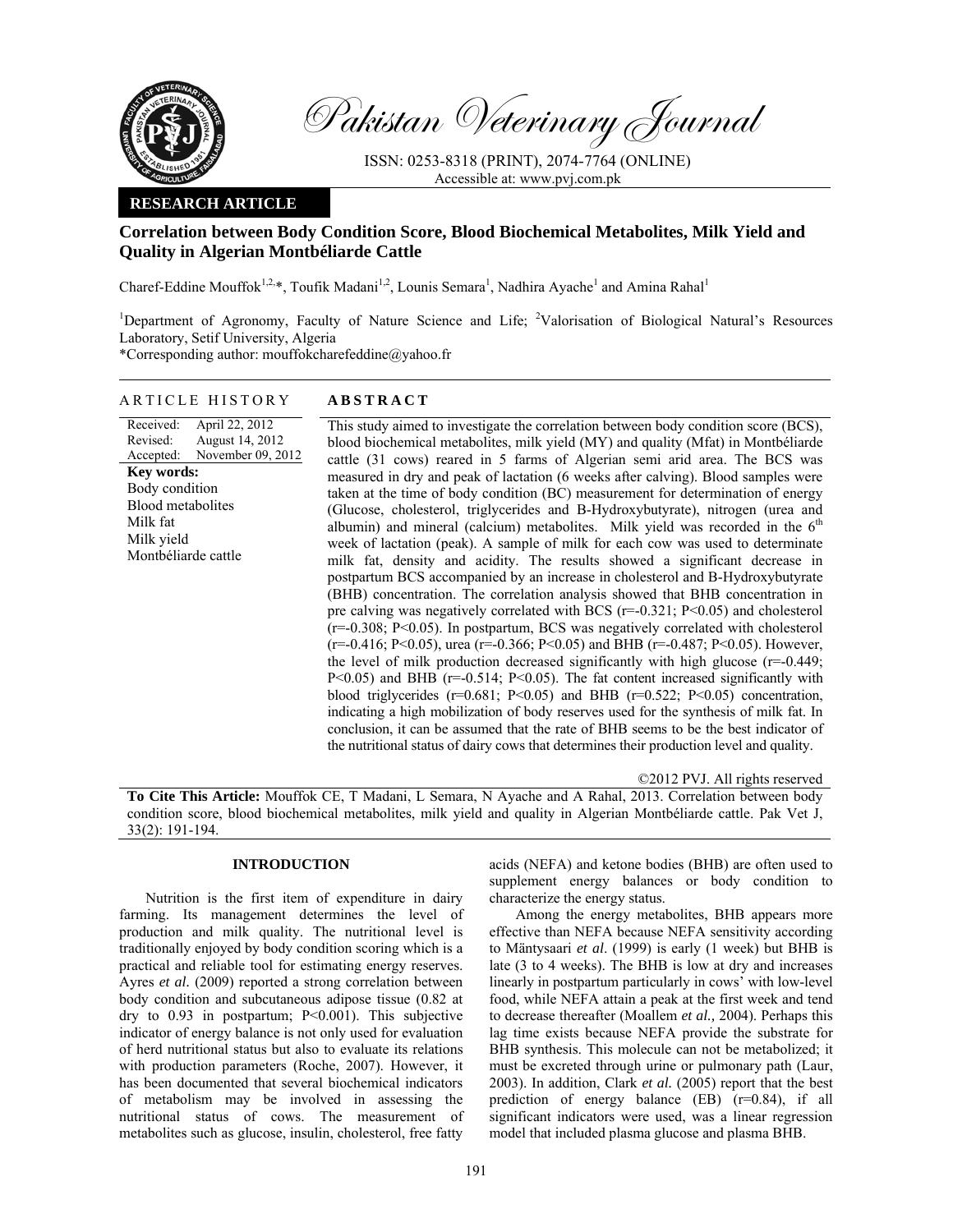192 **Pak Vet J, 2013, 33(2): 191-194.**

The effect of changes in BCS and serum biochemical parameters on milk production level and quality is well documented. Singh *et al.* (2009) reported that milk yield at peak, and duration of lactation in high producing cows are higher among those with better body condition at dry. This disagrees with the results of Roche (2007) and Jilek *et al.* (2008), who reported that only the postpartum state affects production level. However, Mohammadi *et al.* (2012) observed a positive correlation between milk yield, BHB and glucose.

The present study aims to investigate the relationship between body condition and metabolic markers at dry and postpartum and to clarify the impact of changes on the quantity and quality of milk produced in peak of lactation.

## **MATERIALS AND METHODS**

This work was conducted from February to September 2011 on 31 Montbéliarde cows reared in five farms with acceptable level of feed mastery. The production system was similar for all farms. Body condition score was taken at dry (six weeks before calving) and at lactation peak (6th week of lactation) by the method proposed by Edmonson *et al.* (1989) on a scale of 1 to 5 (1=thin; 5=obese), with interval of 0.5.

Two blood samples were made and a 10ml sample of each cow was taken from the jugular vein. To limit the consumption of glucose from blood into red cells, plasma glucose was determined on site using a portable blood glucose meter "Accu-Chek ®". In the laboratory, blood samples were centrifuged at 4500 RPM. The serum thus recovered was spread over several samples of 500µl and stored at -20°C to day of analysis. After thawing in an oven at 37°C for 10 min, serum samples were subjected to measurement by a semi automatic spectrophotometer (CYANplus ®) using commercial kits (Randox ®, UK) for biochemical parameters viz. cholesterol (CH200), triglycerides (TR210), BHB (RB1007), urea (UR107), albumin (AB 362) and calcium (CA590).

After quantification of milk production at peak, a sample of 250 ml from each cow was collected. After a manual homogenization, it was immediately transported to the laboratory in a cooler and analyzed. The determination of milk fat was made by the method of acid-butyrometric or GERBER. The density and temperature measurement were made using a thermo-lacto densitometer. The acidity of milk was expressed in degrees Doronic (°D) which was equivalent to a grade of 0.1 g of lactic acid per liter of milk.

The mean, standard deviation and standard error were calculated and the tests for normality (Kolmogorov-Smirnov) and homogeneity of variances (Levene's test) were performed for all parameters. A multiple correlation (Pearson test) was used to estimate the covariance between parameters and to determine how these were related to each other over time.

To estimate the effect of BCS at dry and its change in postpartum we used one way ANOVA. The type of analysis of variance was chosen depending on nature of variables. The kreskall-Wallis test was used in cases where the normality of data was not assured. The Fisher statistics was calculated on normal data and homogeneous variances. If these were heterogeneous Fischer test was

replaced by Welsh statistic. The comparison between means was performed by the LSD test (least significant difference) in the case of homogeneous, variances and T2 Tahmane in the opposite case. All analyzes were performed by SPSS 18.

#### **RESULTS**

**Evaluation of nutritional and biochemical status around calving:** Changes in BCS and blood parameters are summarized in Table 1. The results show that only BCS and serum cholesterol were significantly different in pre and post calving. The BCS was significantly higher in pre calving (P<0.01). However, serum cholesterol was significantly lower in pre calving compared to postpartum (P<0.001). However, although the differences were not significant (P>0.05), triglycerides decreased slightly in postpartum, while BHB and urea increased.

**Production and milk quality:** In our study, Montbéliarde cows produced at sixth week of lactation (peak) 20±4 kg of milk with 3.17±0.72% of fat. Density and acidity were equivalent to 1.030 and 16.4°D, respectively.

Table 1: Pre and post calving variability of body condition score and blood parameters

| Traits                | Pre calving       |                 | Post calving    | P Value |       |
|-----------------------|-------------------|-----------------|-----------------|---------|-------|
|                       | Mean±SD           | SE              | Mean±SD         | SE      |       |
| <b>BCS</b> (Points)   | $3.04 \pm 0.41$   | 0.07            | $2.77 \pm 0.49$ | 0.09    | 0.009 |
| Energetic trait       |                   |                 |                 |         |       |
| Glucose (mg/dl)       | 61±9              | $\mathsf{I}$ .4 | $60+9$          | 2.0     | 0.588 |
| Triglycerides (mg/dl) | $43.2 \pm 27.8$   | 4.51            | $39.0 \pm 23.9$ | 4.62    | 0.391 |
| Cholesterol (mg/dl)   | 103.8±40.5        | 6.49            | 177.1±59.9      | 11.13   | 0.000 |
| BHB (mmol/l)          | $1.08 + 0.38$     | 0.068           | $1.39 \pm 1.00$ | 0.22    | 0.538 |
| Azote trait           |                   |                 |                 |         |       |
| Urea (mg/dl)          | $30.22 \pm 12.81$ | 2.05            | 34.70±18.97     | 3.58    | 0.384 |
| Albumin (g/dl)        | $4.22 \pm 0.49$   | 0.09            | $4.25 \pm 0.47$ | 0.10    | 0.801 |
| Mineral trait         |                   |                 |                 |         |       |
| Calcium (mg/dl)       | $8.52 \pm 2.58$   | 0.41            | $8.30 \pm 2.33$ | 0.43    | 0.646 |

**Table 2:** Correlation between BCS, Blood biochemical traits and milk yield and quality

|                       |    |          | <b>BCS Glucose Cholesterol TG</b> |       | Urea     | <b>BHB</b>       |
|-----------------------|----|----------|-----------------------------------|-------|----------|------------------|
| 4 week before calving |    |          |                                   |       |          |                  |
| <b>BCS</b>            |    | ns       | ns                                | ns    | ns       | --.321*          |
| Glucose               |    |          | ns                                | ns    | ns       | ns               |
| Cholesterol           |    |          |                                   | ns    | ns       | $-.308*$         |
| Triglycerides         |    |          |                                   |       | ns       | ns               |
| Urea                  |    |          |                                   |       |          | ns               |
| 6 week after calving  |    |          |                                   |       |          |                  |
| MY                    | ns | $-.449*$ | ns                                | ns    | ns       | $-.514*$         |
| <b>MFat</b>           | ns | ns       | ns                                | .681* | ns       | $.522*$          |
| <b>BCS</b>            |    | ns       | $-.416*$                          | ns    |          | $-.366* - .487*$ |
| Glucose               |    |          | ns                                | ns    | ns       | ns               |
| Cholesterol           |    |          |                                   | ns    | *161.    | ns               |
| Triglycerides         |    |          |                                   |       | $-419*$  | ns               |
| Urea                  |    |          |                                   |       |          | ns               |
| BC to PC Change       |    |          |                                   |       |          |                  |
| MY                    | ns | ns       | ns                                | ns    | ns       | .652**           |
| <b>MFat</b>           | ns | ns       | ns                                | ns    | ns       | ns               |
| <b>BCS</b>            |    | ns       | ns                                | ns    | $-.372*$ | ns               |
| Glucose               |    |          | ns                                | ns    | ns       | ns               |
| Cholesterol           |    |          |                                   | ns    | ns       | ns               |
| Triglyceride          |    |          |                                   |       | ns       | ns               |
| Urea                  |    |          |                                   |       |          | ns               |

Milk yield (MY) and milk fat (MFat) were only included in the model after calving; BCS= body condition score; BHB=ß-Hydoxybutyrate; TG=triglycerides; \*significant correlation at P<0.05; BC=before calving; PC=post-calving.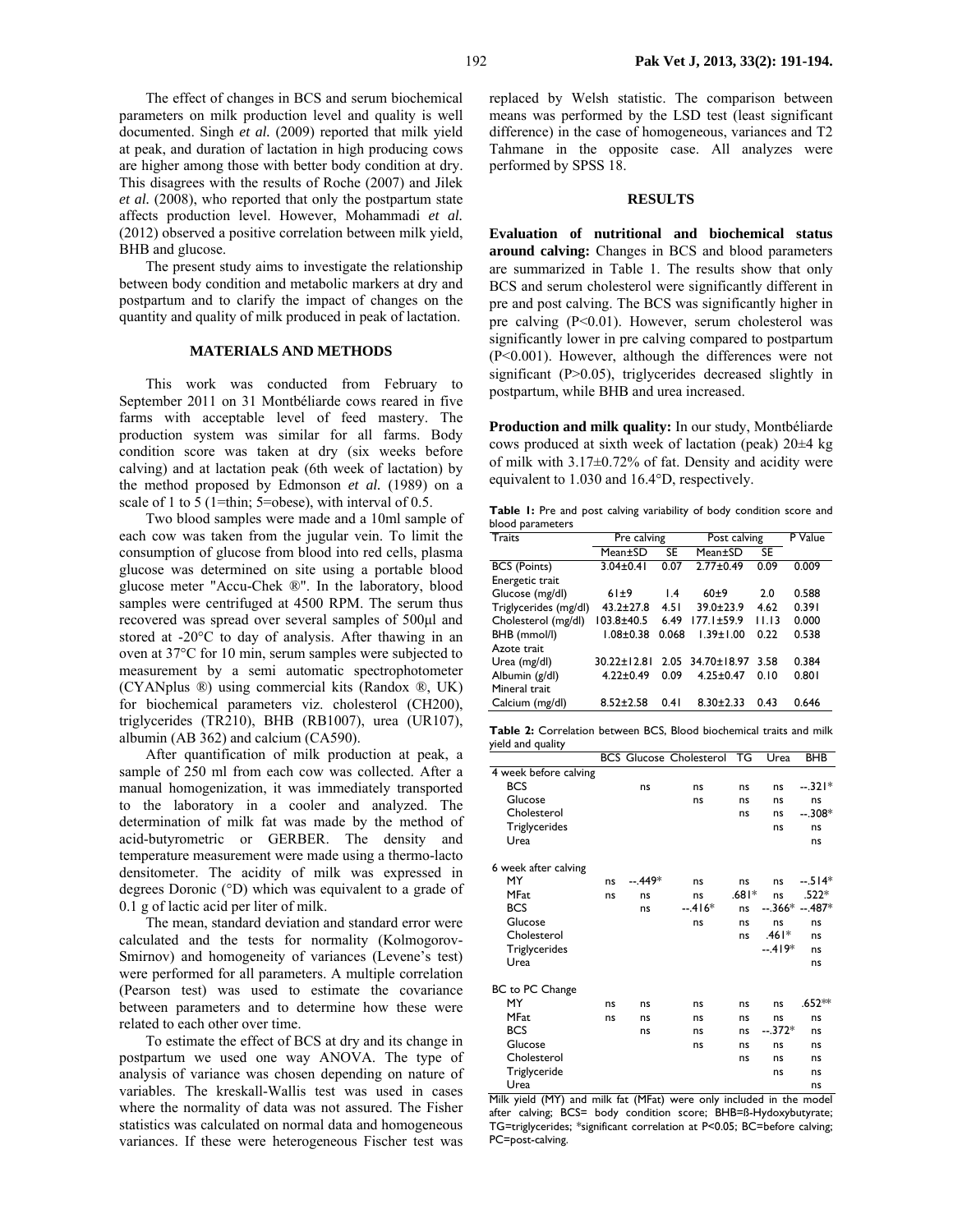**Correlation analysis:** Correlation analysis (Table 2) shows that in pre-calving, serum BHB in cows was negatively correlated with their BCS  $(r=-0.32; P<0.05)$ and cholesterol  $(r=-0.31; P<0.05)$ . Indeed, obese cows exhibit low concentrations of BHB and cholesterol compared to lean. In post-calving, production level at peak evolved in the negative direction with postpartum blood glucose  $(r=-0.45; P<0.05)$  and BHB  $(r=-0.51; P<0.05)$ P<0.05). High-producing cows showed low level of BHB (<1.5mmol / l) or glucose (<60 mg/dl). However, milk fat increased with the level of milk production at peak  $(r=0.54; P<0.05)$ , serum triglycerides  $(r=0.68; P<0.05)$ , and BHB ( $r=0.52$ ; P<0.05), and decreased significantly with milk density  $(r=0.51; P<0.05)$ . Furthermore, postpartum BCS was strongly and negatively correlated with cholesterol (r=-0.42; P<0.05), urea (r=-0.37; P<0.05) and BHB (r=-0.49; P<0.05).

**Effect of body condition around calving:** Analysis of variance (Table 3) showed that the level of milk production was independent of BC at dry (P>0.05). However, fat content was high in thin and obese. For postpartum blood biochemistry, BC at dry affected significantly serum cholesterol level with a decreasing gradient from thin to obese cows (P<0.05). Serum triglycerides showed the opposite trend but the difference was non-significant. However, a significant effect of BC profiles on serum triglycerides, cholesterol and BHB (P<0.05) was noted (Table 4).

#### **DISCUSSION**

The present study aims to characterize the relationship between changes in cow's BC, blood biochemical parameters and the level of milk production and quality (milk fat) at peak of lactation. A sharp decrease in postpartum BCS was recorded compared to that at dry (10% of loss). Several authors reported this decrease but with different intensities (Singh *et al.,* 2009; Mouffok *et al.,* 2011). Indeed, Dillon *et al.* (2003) reported that the level of reserves mobilization was related to genetic merit and highly productive cows had a low BC in postpartum.

The effects of diet and BC change may occur at the biochemical level by changes in concentrations of blood metabolites. In the present study, blood glucose was relatively stable at around 60mg/dl according to observation of Melendez *et al.* (2007) in cattle and Pulina *et al.* (2012) in sheep. Kaewlamun *et al.* (2012) noted that glucose concentrations remained stable and increased slightly at calving reflecting an increase in gluconeogenesis in response to calving stress. However, other researchers reported that glucose concentrations were higher in dry cows (Singh *et al.,* 2009) and increased with food (Marongiu *et al.,* 2002). Cows in negative energy balance have low rates of glucose and high levels of BHB (Xia *et al.,* 2007).

In this study triglycerides were relatively higher at dry stage. Similar results were reported by Ling *et al.* (2003). Their high concentrations in postpartum promotes increased fat content in milk. However, the negative correlation of triglycerides with uremia level suggests that nitrogen supplementation especially in degradable form

can reduce milk fat content. However, cholesterol was significantly higher in postpartum. At dry it was negatively related to BHB. Its high concentration indicates good energy nutrition (Civelek *et al.,* 2011). However, Ling *et al.* (2003) reported a strong negative correlation in dry cows between cholesterol and triglycerides concentration, this situation was reversed in postpartum. Analysis of variance indicated that in postcalving, cholesterol was lower in cows with average BCS without loss and increased with the level of BCS loss from dry to postpartum. This can probably be explained by its contribution in triglycerides transport mobilized by adipose tissue in early lactation (Ling *et al.,* 2003).

The β-hydroxybutyrate increased in postpartum, but the difference was non significant  $(P>0.05)$ . The BHB is negatively correlated with food level and it therefore increases in cows fed a good diet in dry and lower quality in post partum (Stockdale, 2008). At dry BHB is negatively correlated with body condition and serum cholesterol (Mäntysaari *et al*., 1999). But dietary supplementation can reduce blood NEFA and BHB particularly in post-calving (Melendez *et al.,* 2007).

In the end it was the only parameter which changed from dry to postpartum that characterizes milk level production. Its positive correlation indicates that cows in good BCS at dry have the ability to mobilize stored fat in postpartum and can produce more milk.

Milk yield in lactation peak, estimated at 20±4 kg, appears independent to body condition at dry. These results are consistent with the observations of Jilek *et al.* (2008) and Roche (2007), who reported that only the postpartum BC affected milk production level. Mushtaq *et al.* (2012) report that milk yield was negatively correlated with post-partum BCS probably due to mobilization of body reserves especially in early lactation. In addition, Loker *et al.* (2012) noted that changes in BCS and milk yield were related physiologically, these changes may not occur in perfect synchrony. For them, as lactation progressed, lower production was associated with greater BCS. However, Singh *et al.* (2009) and Msangi *et al.* (2005) noted that milk yield in peak and duration of lactation in high producing were higher among those with better body condition at dry. Moreover, Moallem *et al.* (2004) reported that pre calving supplementation increased milk production in subsequent lactation by 2kg/d but also fat content (3g/l). However, post-partum supplementation can correct the negative energy balance, resulting in the low loss of BC and lower rates of BHB and NEFA (Wang *et al.,* 2009).

According to Wathes *et al.* (2007), milk yield was independent to nutritional and biochemical parameters during only the first two weeks post-calving but it was significantly higher in cows expressing high levels of BHB (mobilization) and urea (good nutrition) at the 4th week.

The fat content assessed as  $32\pm7g/$  seems to be positively related to serum triglycerides and BHB. The fat content is derived from the mobilization of lipids as triglycerides. These provide a substrate for the synthesis of BHB in the liver tissue from NEFA not completely oxidize, consequence of limit hepatic capacity to use all fatty acid result from accelerate mobilization (Xia *et al.,* 2007).

The results obtained in this research show a significant decrease in postpartum body condition score